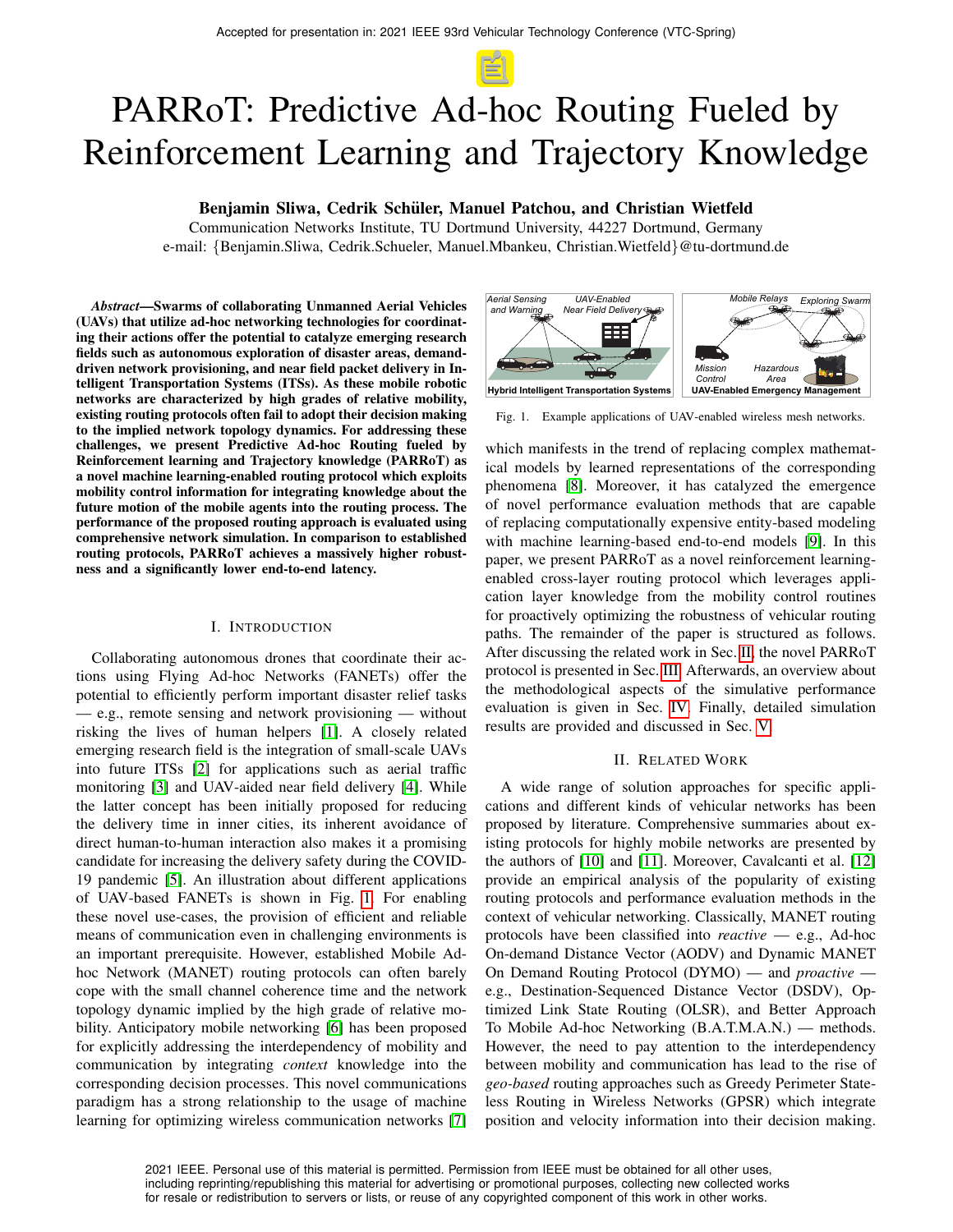

<span id="page-1-1"></span>Fig. 2. Overall system architecture model of the PARRoT routing protocol.

In extension, *geo-predictive* approaches such as B.A.T.Mobile consider the anticipated future relative mobility of the vehicles within the routing process [\[13\]](#page-6-12). Similarly, Song et al. [\[14\]](#page-6-13) present an extended variant of OLSR which uses Kalman filterbased mobility prediction for optimizing the Multipoint Relay (MPR) determination process.

*Reinforcement learning* can be regarded as a step towards zero touch optimization of wireless communication systems. Hereby, an *agent* learns to autonomously perform favorable *actions* in a defined *environment* through observation of the *rewards* of previously taken actions. Machine learning-enabled routing methods have been proposed by different researchers. The authors of [\[15\]](#page-6-14) utilize an Artificial Neural Network (ANN)-enabled centralized routing approach using Softwaredefined Networking (SDN) for Vehicular Ad-hoc Networks (VANETs) delay minimization. Similar to our work, their proposed routing method Centralized Routing Scheme with Mobility Prediction (CRS-MP) takes into account mobility predictions of the mobile vehicles. Oddi et al. [\[16\]](#page-6-15) use geobased routing metrics jointly with Q-Learning-enabled reinforcement learning. Similar to B.A.T.Mobile, and as further discussed in Sec. [III,](#page-1-0) this method represents important groundwork for the novel PARRoT protocol. Due to the availability of data analysis tools such as LIghtweight Machine learning for IoT Systems (LIMITS) [\[17\]](#page-6-16) which allow to automatically derive C++ implementations of trained prediction models, it can be expected that pervasive machine learning will be one of the key enablers for future network generation.

Another ongoing development is the partial convergence of cellular and ad-hoc networking paradigms, illustrated by a growing interest in integrating single- and multi-hop device-todevice communication into cellular networks and manifested by concepts such as Multi-hop Cellular Networks (MCNs) [\[18\]](#page-6-17). As a consequence, novel developments in the ad-hoc networking domain might also have an impact on future cellular network generations [\[8\]](#page-6-7).

## <span id="page-1-0"></span>III. MACHINE LEARNING-ENABLED WIRELESS MESH ROUTING WITH PARROT

The overall system architecture model of the proposed PARRoT is shown in Fig. [2.](#page-1-1) PARRoT consists of three logical core components which are further explained in the following paragraphs.

## <span id="page-1-4"></span>*A. PARRoT Wings - Cross-Layer Mobility Prediction*

PARRoT utilizes a cross-layer approach that leverages knowledge from the mobility control domain for anticipating

<span id="page-1-3"></span>

Fig. 3. Structure of the chirp data packet with a total size of 40 Byte.

the relative mobility between the different agents for a defined prediction horizon  $\tau$ . For this purpose, each agent estimates its own future position  $\tilde{\mathbf{p}}(t+\tau)$  based on the current position  $p(t)$ . The result is then propagated to the other nodes of the network via the *chirp* distribution process (see Sec. [III-B\)](#page-1-2). If the PARRoT agent owns information about the planned trajectory as a sequence of  $k$  waypoints, an iterative prediction method consisting of  $N = |\tau / \Delta t|$  steps is applied whereas  $\Delta t$  represents the mobility update interval and the final result is given by  $\tilde{\mathbf{p}}(t + \tau) = \tilde{\mathbf{p}}_N$ . In each iteration *i*, the agent virtually moves towards the current waypoint  $w_k$  as

$$
\tilde{\mathbf{p}}_{i+1} = \tilde{\mathbf{p}}_i + \frac{\mathbf{w}_k - \tilde{\mathbf{p}}_i}{||\mathbf{w}_k - \tilde{\mathbf{p}}_i||} \cdot v \cdot \Delta t \tag{1}
$$

with  $\tilde{\mathbf{p}}_0 = \mathbf{p}(t)$  and v being the current velocity. After each iteration, it is checked if the vehicle is now within the radius  $r_w$  of the waypoint sphere: If  $||\mathbf{w}_k - \tilde{\mathbf{p}}_{i+1}|| \leq r_w$  is fulfilled, the waypoint is considered *reached* and k is incremented.

As a fallback mechanism for cases where no waypoint information is available, the average slope of the previous  $h$ positions is computed and extrapolated for  $\tau$ . This method is non-iterative and allows to immediately compute the final result as

$$
\tilde{\mathbf{p}}(t+\tau) = \mathbf{p}(t) + \frac{\tau}{h-1} \sum_{i=1}^{h-1} \frac{\mathbf{p}_i - \mathbf{p}_{i-1}}{\Delta t}.
$$
 (2)

## <span id="page-1-2"></span>*B. PARRoT Chirp - Dissemination of Routing Messages and Context Knowledge*

PARRoT relies on an exchange of User Datagram Protocol (UDP)-based routing messages — which are referred to as *chirps* in the following — for adopting the local routing knowledge to the highly dynamic network topology conditions. The structure of the 40 Byte chirp packet is illustrated in Fig. [3.](#page-1-3)

Chirp message distribution: Each PARRoT node periodically generates *chirp* messages based on a fixed interval  $\Delta t_{\text{chirp}}$  which are propagated through the network. Sequence numbering is used in order to allow the assessment of the data freshness. Upon reception of a PARRoT chirp message by node i via forwarder j and originated from  $d$ , the following steps are performed:

- If the Sequence Number (SEQ) for  $d$  is not newer than the one of the last received chirp from  $d$ , the message is discarded and the following steps are omitted.
- Otherwise, the received information is utilized to update the local knowledge maintained in the Q-Table based with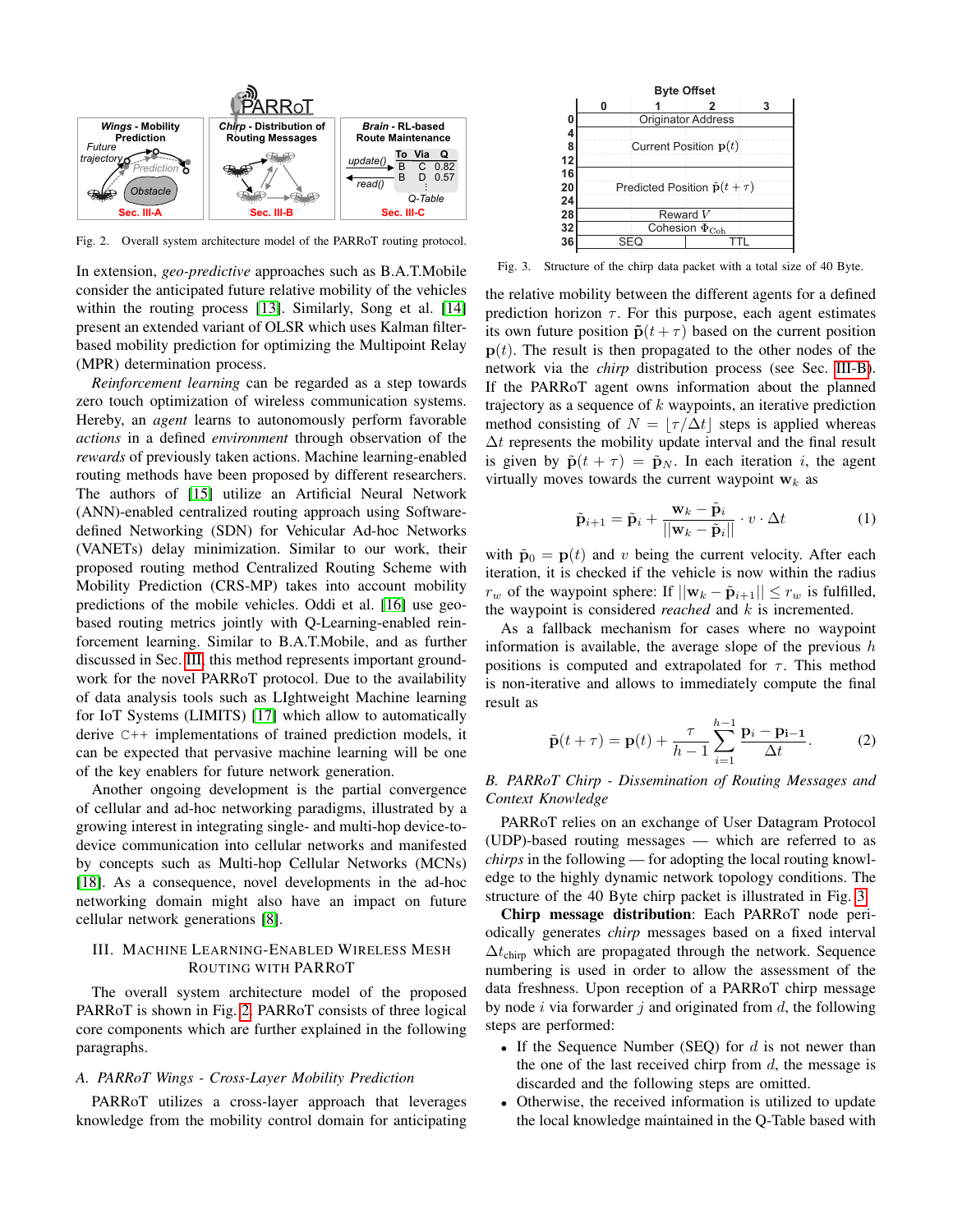

Fig. 4. Example for the propagation of chirp messages from originator D and its usage for reverse path routing from A to D.

the extracted values of  $V$  and  $\Phi_{\text{Coh}}$ . The corresponding process is further described in Sec. [III-C.](#page-2-0)

• After the local handling, the chirp message is forwarded. For this purpose, the contained mobility information  $p(t)$ and  $\tilde{\mathbf{p}}(t + \tau)$  of the forwarder j is replaced by the corresponding values of node  $i$ . The Time to Live (TTL) is reduced by 1 and V as well as  $\Phi_{\text{Coh}}$  are updated according to Sec. [III-C.](#page-2-0)

An example for the propagation of chirp messages from node  $D$  and its usage for routing data packets from  $A$  to  $D$ is shown in Fig. [4.](#page-2-1)

- Node  $D$  generates a chirp and initializes the reward  $V_D$ with the highest possible value 1.0.
- The message is received by the one hop neighbor nodes  $C$  and  $F$  which update their Q-Table entries according to Eq. [3.](#page-2-2) Both then forward the chirp message with an updated reward which is calculated as  $V_{C/F} = Q(D, D)$ .
- The forwarded messages are received and handled by B and F. The rewards are updated as  $V_{B/F}$  $Q(D, \arg \max_{i} Q(D, j))$ . C and F also mutually receive the chirp message but discard it as the sequence number is outdated.
- A finally receives the message originated from  $D$  via  $B$ and  $E$  and updates the corresponding table entries.
- For routing messages from  $A$  to  $D$ , node  $A$  only knows about its direct neighbors  $\mathcal{N} = (B, E)$  and about the existence of the destination node which is hidden beyond a black box network region. In each forwarding step, the message is propagated to neighbor  $j = \arg \max_j Q(D, j).$

## <span id="page-2-0"></span>*C. PARRoT Brain - Reinforcement Learning-Based Route Maintenance*

The routing process of PARRoT is inspired by existing approaches and distills initial ideas by the authors of [\[16\]](#page-6-15) and [\[13\]](#page-6-12). It consists of two core components which are explained in the following.

Online routing process: Similar to decentralized approaches such as B.A.T.M.A.N. and in contrast to path planning-based protocols such as OLSR, each node has only a partial view on the overall network topology. In order to route messages to given destination  $d$ , each node  $i$  only assesses the suitability of its direct neighbors  $\mathcal N$  for reaching  $d$  the intermediate network is treated as a black box. For this purpose, the numeric values for the end-to-end link quality  $Q(d, j)$  are maintained in a *Q-Table*. The online routing decision process can then be formulated as  $\arg \max_{i} Q(d, j)$ whereas the one-hop neighbor  $i$  with the highest  $Q$  value is chosen as a message forwarder. The implied maintenance of multiple paths for each destination inherently provides the protocol with self healing capabilities that allow PARRoT to quickly recover after failure of nodes.

<span id="page-2-1"></span>Update procedure: Upon reception of a chirp message, the receiver node updates its local knowledge about the reverse path to the originator using a modified *Q-Learning* method as

<span id="page-2-2"></span>
$$
Q(d, j) = Q(d, j) + \alpha \left[ \gamma(j) \cdot V_j - Q(d, j) \right]
$$
 (3)

whereas  $\alpha$  is the learning rate and  $V_i$  represents the received reverse path score to the originator  $d$  via forwarder  $j$  which is extracted from the chirp message. The variable *discount factor*  $\gamma(j)$  serves as a *multidimensional routing metric* and is computed as

<span id="page-2-3"></span>
$$
\gamma(j) = \gamma_0 \cdot \Phi_{\text{LET}}(i, j) \cdot \Phi_{\text{Coh}}(j) \tag{4}
$$

with  $\gamma_0$  being a constant value for ensuring loop-free routing through a guaranteed metric degradation per hop.

 $\Phi_{\text{LET}}(i, j)$  utilizes an estimation of the Link Expiry Time (LET) between  $i$  and  $j$  which takes into the account the results of the mobility prediction process (see Sec. [III-A\)](#page-1-4). For a given prediction horizon  $\tau$ , the metric is computed as

$$
\Phi_{\text{LET}}(i,j) = \begin{cases}\n\sqrt{\frac{\text{LET}(i,j)}{\tau}} & \text{: } \text{LET}(i,j) < \tau \\
1.0 & \text{: } \text{else}\n\end{cases} \tag{5}
$$

With  $\Delta p = p_i - p_i$  being the relative position and  $\Delta v = v_j - v_i$  being the relative velocity, the relative trajectory can be written as  $\Delta \tilde{\mathbf{p}} = \Delta \mathbf{p} + t \cdot \Delta \mathbf{v}$ . The LET $(i, j)$ between nodes  $i$  and  $j$  represents the time  $t$  where the distance between  $i$  and  $j$  exceeds the maximum communication radius  $r_{\text{TX}}$ . Thus,  $r_{\text{TX}} = \sqrt{\Delta \tilde{\mathbf{p}}_x^2 + \Delta \tilde{\mathbf{p}}_y^2 + \Delta \tilde{\mathbf{p}}_z^2}$  needs to be solved for t in order to determine  $LET(i, j)$ . Substituting

$$
a = \Delta \mathbf{v}_x^2 + \Delta \mathbf{v}_y^2 + \Delta \mathbf{v}_z^2 \tag{6}
$$

$$
b = 2\left(\Delta \mathbf{p}_x \Delta \mathbf{v}_x + \Delta \mathbf{p}_y \Delta \mathbf{v}_y + \Delta \mathbf{p}_z \Delta \mathbf{v}_z\right) \tag{7}
$$

$$
c = \Delta \mathbf{p}_x^2 + \Delta \mathbf{p}_y^2 + \Delta \mathbf{p}_z^2 - r_{\text{TX}}^2 \tag{8}
$$

allows to derive

$$
t_{1,2} = \frac{-b \pm \sqrt{b^2 - 4ac}}{2a}.
$$
 (9)

Due to the square root, three different cases can be distinguished:

$$
LET(i, j) = \begin{cases} 0 & \text{if } t_1 \le 0 \land t_2 \le 0 \\ t_2 & \text{if } t_1 \le 0 \land t_2 > 0 \\ 0 & \text{if } t_1 > 0 \land t_2 > 0 \end{cases} \tag{10}
$$

These conditions can be interpreted as follows. In the first case, the link is and will stay unavailable. In the second case,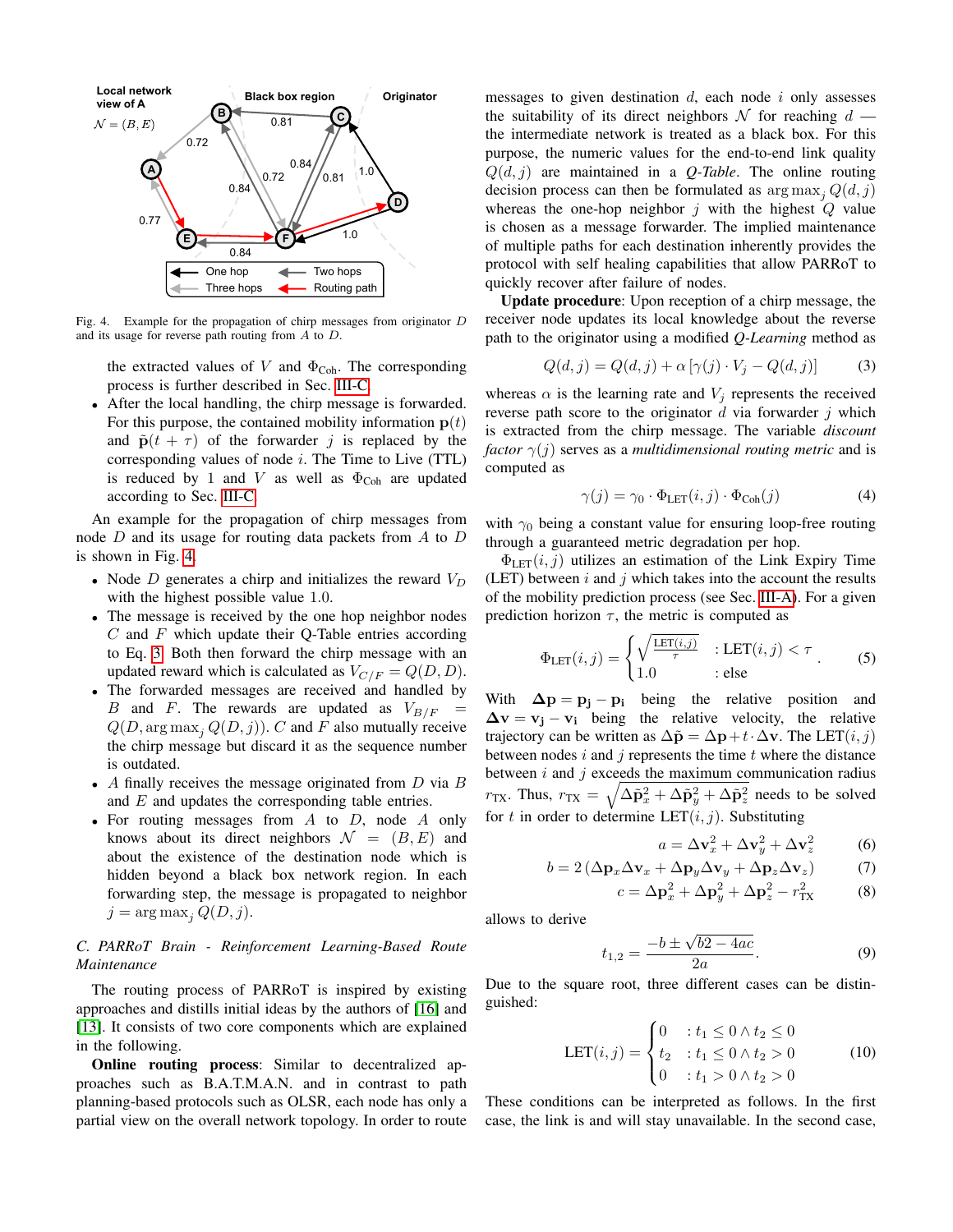

<span id="page-3-3"></span>Fig. 5. Example trajectories and network topologies for the considered mobility algorithms.

the link is currently available and will expire at  $t_2$ . In the last case, the link is expected to become available at  $t_1$  and will expire at  $t_2$ .

 $\Phi_{\text{Coh}}(j)$  is a measure for the neighbor set *coherence* of message forwarder  $j$  based on the difference between the neighbor sets N at the times t and  $t - t<sub>h</sub>$ . According to [\[16\]](#page-6-15), it is derived as

$$
\Phi_{\text{Coh}}(j) = \sqrt{1 - \frac{\mathcal{N}(t)\triangle \mathcal{N}(t - \Delta t)}{\mathcal{N}(t)\cup \mathcal{N}(t - \Delta t)}}\tag{11}
$$

with operator  $\triangle$  being the symmetrical difference between the two considered node sets.

## <span id="page-3-0"></span>IV. METHODOLOGY OF THE SIMULATIVE PERFORMANCE EVALUATION

In this section, the methodological aspects of the performance evaluation are presented. All simulations are performed using the Objective Modular Testbed in C++ (OMNeT++) framework [\[19\]](#page-6-18) jointly with INETMANET which provides implementation of various MANET protocols. For the performance analysis, the Packet Delivery Ratio (PDR) and the end-to-end latency of a video streaming application modeled as UDP Constant Bitrate (CBR) is considered. Within each evaluation run, sender and receiver are randomly chosen from the total set of vehicles. The source code of the developed OMNeT++ implementation for PARRoT is provided in an open source manner<sup>[1](#page-3-2)</sup>.

Mobility models: For analyzing the routing behavior of PARRoT, a mixture of generic and realistic mobility models is considered. Visualizations of corresponding example trajectories and network topologies are shown in Fig. [5.](#page-3-3)

- Random waypoint is used an abstract reference scenario within the parameter selection process. In order to allow PARRoT to exploit the trajectory knowledge and in contrast to conventional implementations, all future waypoint locations are computed at the beginning of the simulation run.
- Distributed Dispersion Detection (DDD) [\[20\]](#page-6-19) is an algorithm for coordinated swarm-based plume source exploration in disaster scenarios which ensures intraswarm connectivity through communication-aware mobility maneuvers.
- Dynamic cluster hovering is a method for UAV-based network provisioning for hybrid vehicular networks initially presented in [\[21\]](#page-6-20). Hereby, multiple UAVs dynamically adjust their locations for providing network

<span id="page-3-2"></span><sup>1</sup>Source code available at<https://github.com/cedrikschueler/PARRoT>

coverage for clusters of ground-based vehicles. Within the evalation scenario (which corresponds to the default scenario of the LIghtweight ICT-centric Mobility Simulation (LIMoSim) mobility simulator [\[21\]](#page-6-20)), a total number of 10 UAVs operates at a flying height of 30 m. From a total number of 50 cars, a random subset of 10 vehicles is chosen to be equipped with communication interfaces.

Reference routing protocols: In the next section, PARRoT is compared to established routing protocols which implement different routing philosophies. All of the considered methods are configured according to their default parameter specification for mobile networking.

- AODV is a well-established *reactive* routing protocol.
- OLSR is a *proactive* protocol which uses a path planning approach that involves information about the whole network topology. Moreover, the protocol utilizes so-called MPRs for minimizing the amount of broadcast messages within the routing message distribution process.
- GPSR is *geo-based* routing method which bases its greedy routing process on minimizing the geo-distance to the destination in each packet forwarding step.
- B.A.T.Mobile is a *geo-predictive* extension to B.A.T.M.A.N. and represents an immediate groundwork for PARRoT.

According to the empirical analysis of [\[12\]](#page-6-11), the first three protocol represent the most commonly used approaches for VANET routing. A summary about the simulation parameters is provided by Tab. [I.](#page-3-4)

TABLE I DEFAULT SIMULATION PARAMETERS

<span id="page-3-4"></span>

| <b>Parameter</b>                         | Value                                                    |
|------------------------------------------|----------------------------------------------------------|
| OMNeT++ version                          | 5.6.1                                                    |
| <b>INETMANET</b> version                 | 4x                                                       |
| <b>MAC</b>                               | IEEE 802.11g                                             |
| Path loss exponent $\eta$                | 2.75                                                     |
| Channel model (Rural, Urban)             | Friis, Nakagami (m=2)                                    |
| Scenario size (General)                  | 500 m $\times$ 500 m $\times$ 250 m                      |
| Scenario size (Cluster Hovering)         | $750 \text{ m} \times 600 \text{ m} \times 50 \text{ m}$ |
| Number of runs per configuration         | 25                                                       |
| Simulation time                          | 900 s                                                    |
| Number of routing hosts                  | 10 <sub>s</sub>                                          |
| Mobility update interval $\Delta t$      | $100$ ms                                                 |
| Prediction horizon $\tau$                | 2.5 s                                                    |
| Waypoint radius $r_w$                    | 10 <sub>m</sub>                                          |
| Velocity $v$                             | 50 km/h                                                  |
| Transport protocol                       | <b>UDP</b>                                               |
| Traffic load per video stream            | 2 MBit/s                                                 |
| Learning rate $\alpha$                   | 0.5                                                      |
| Basic discount factor $\gamma_0$         | 0.8                                                      |
| Chirp interval $\Delta t_{\text{chirp}}$ | $0.5$ s                                                  |

#### V. SIMULATION RESULTS

<span id="page-3-1"></span>In this section, the results of the OMNeT++-based simulations are presented. All errorbars show the 0.95 confidence interval of the mean value over the different simulation runs. In the following, the impact of different parameters on the behavior of PARRoT is analyzed before the performance of the novel protocol is compared to established methods in defined reference scenarios.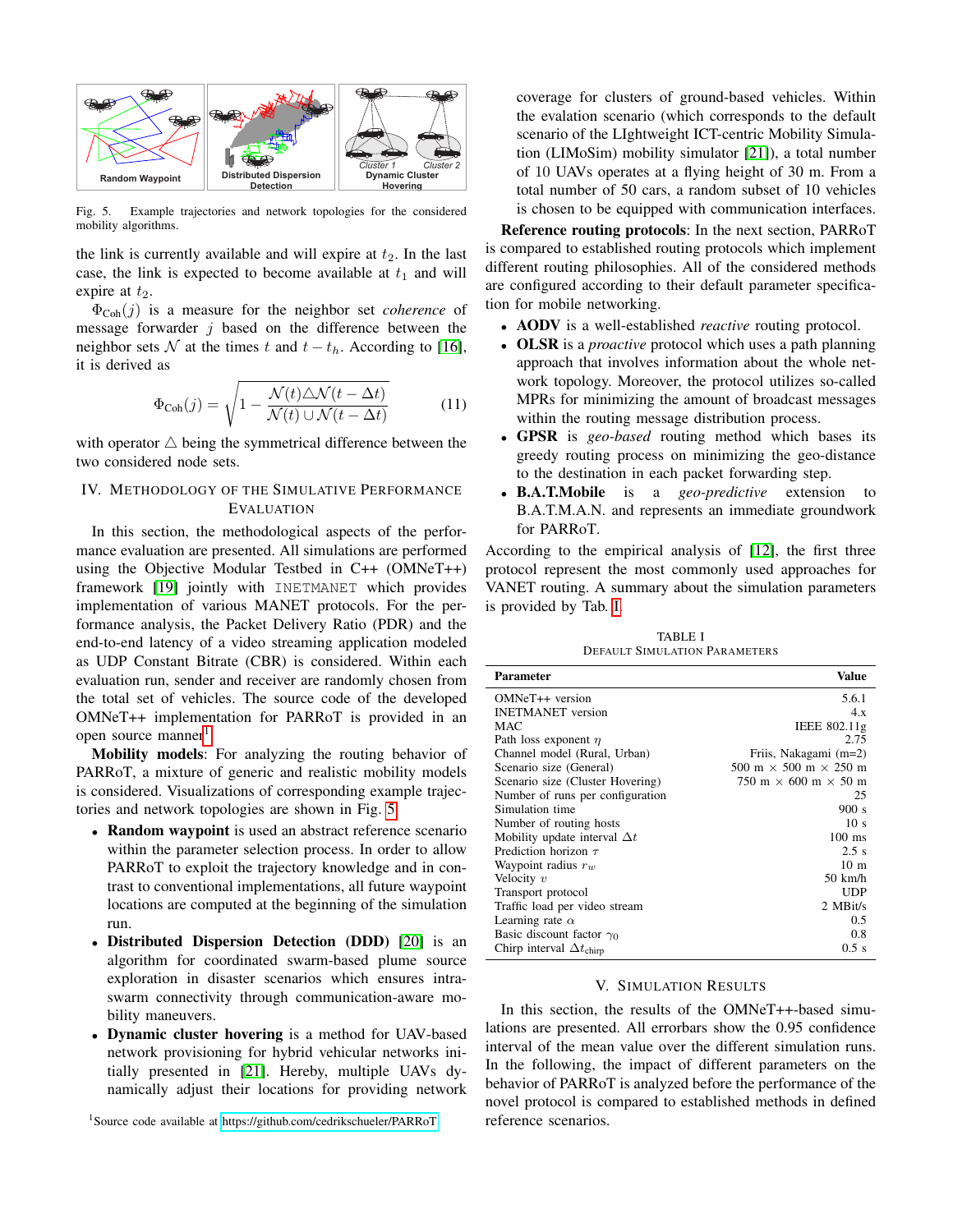

Fig. 6. Impact of the reinforcement learning parameters on the end-to-end performance of PARRoT.

## *A. Parameterization of PARRoT*

For all following parameter variations, the performance of PARRoT is analyzed using the rural channel model and random waypoint mobility.

Learning parameters: An evaluation of different values of the key reinforcement learning parameters of PARRoT is shown in Fig. [6.](#page-4-0) The learning rate  $\alpha$  corresponds to the information gain per received chirp message. Thus, it is dependent to the relative mobility of the agents and the chirp interval  $\Delta t_{\text{chirp}}$ . If  $\alpha$  is chosen too small, the agent fails to adopt its decision making to the dynamics of the network topology. As a consequence of the resulting choice of suboptimal routing paths, the end-to-end delay is increased and the PDR is reduced. If  $\alpha$  is chosen too large, the impact of single chirp messages — which might be impacted by shortterm effects such as local queuing — is overemphasized. In Fig. [6](#page-4-0) (a), it can be seen that  $\alpha$  tolerates a certain grade of derivation from the optimal value without significantly reducing the end-to-end behavior of PARRoT.

The basic discount factor  $\gamma_0$ , which is shown in Fig. [6](#page-4-0) (b), represents an implicit hop punishment for ensuring that the propagated reverse path quality to the originator decreases if the number of hops increases. Since the individual metrics that jointly form  $\gamma(j)$  (see Eq. [4\)](#page-2-3) are multiplied with each other, it also acts as a scaling factor for the latter. Similar to  $\alpha$ ,  $\gamma_0$ needs to be chosen large enough such that the information gain converges with the network dynamics. For  $\gamma_0 = 1$ , the loop free routing condition  $\gamma(j)$  < 1 cannot be guaranteed. As a consequence, a massive drop of the end-to-end routing performance can be observed.

Mobility prediction: For improving the communication robustness through consideration of the relative mobility of the agents, PARRoT uses mobility prediction for deriving estimates of the corresponding LETs. Due to this dependency, the error of the mobility prediction should be minimized. Fig. [7](#page-4-1) shows the resulting errors for the considered mobility prediction schemes with respect to the prediction horizon  $\tau$ . As a reference, the behavior for a naive prediction method which assumes the vehicle position to stay constant is shown. In this case, the resulting error can be derived as  $e_{\text{naive}} = v \cdot \tau$ . In the worst case, the prediction points in the exact opposite direction



<span id="page-4-1"></span>Fig. 7. Accuracy of different mobility prediction methods.

<span id="page-4-0"></span>

<span id="page-4-2"></span>Fig. 8. Impact of the prediction horizon  $\tau$  on the behavior of PARRoT at different velocities.

of the actual movement which allows to derived an upper error bound  $e_{\text{max}} = 2 \cdot e_{\text{naive}}$ . It can be seen that the *waypoint-aware* prediction allows to provide comparable accurate prediction results. In contrast to the extrapolation-based *slope* method, it is able to integrate knowledge about the turning behavior of the vehicles into the prediction process. For completeness, it is remarked that the integration of waypoints also strengthens the robustness of the protocol against inaccurate location information [\[13\]](#page-6-12). As a consequence, PARRoT is configured to prefer the waypoint-aware mobility prediction method. If the mobility model does not provide waypoint information, the slope prediction is utilized as a fallback.

The impact of the prediction horizon  $\tau$  on the behavior of PARRoT for different velocities in the range of 50 km/h to 250 km/h is shown in Fig. [8.](#page-4-2) It can be seen that the link lifetime estimation of PARRoT is highly depending on the availability of mobility prediction results. In comparison to the non-predictive variant ( $\tau = 0$ ), the PDR is increased by up to 75 % if the protocol uses a meaningful prediction horizon. For higher speeds, the end-to-end routing performance decreases and smaller values of  $\tau$  should be preferred in order to adopt to the increased network dynamics. In addition, PARRoT becomes more sensitive to an optimal choice of  $\tau$ .

#### *B. Performance Comparison with Existing Routing Protocols*

Random mobility: Fig. [9](#page-5-0) show the performance of the considered routing methods using random waypoint mobility with the rural channel model. Due to the non-coordinated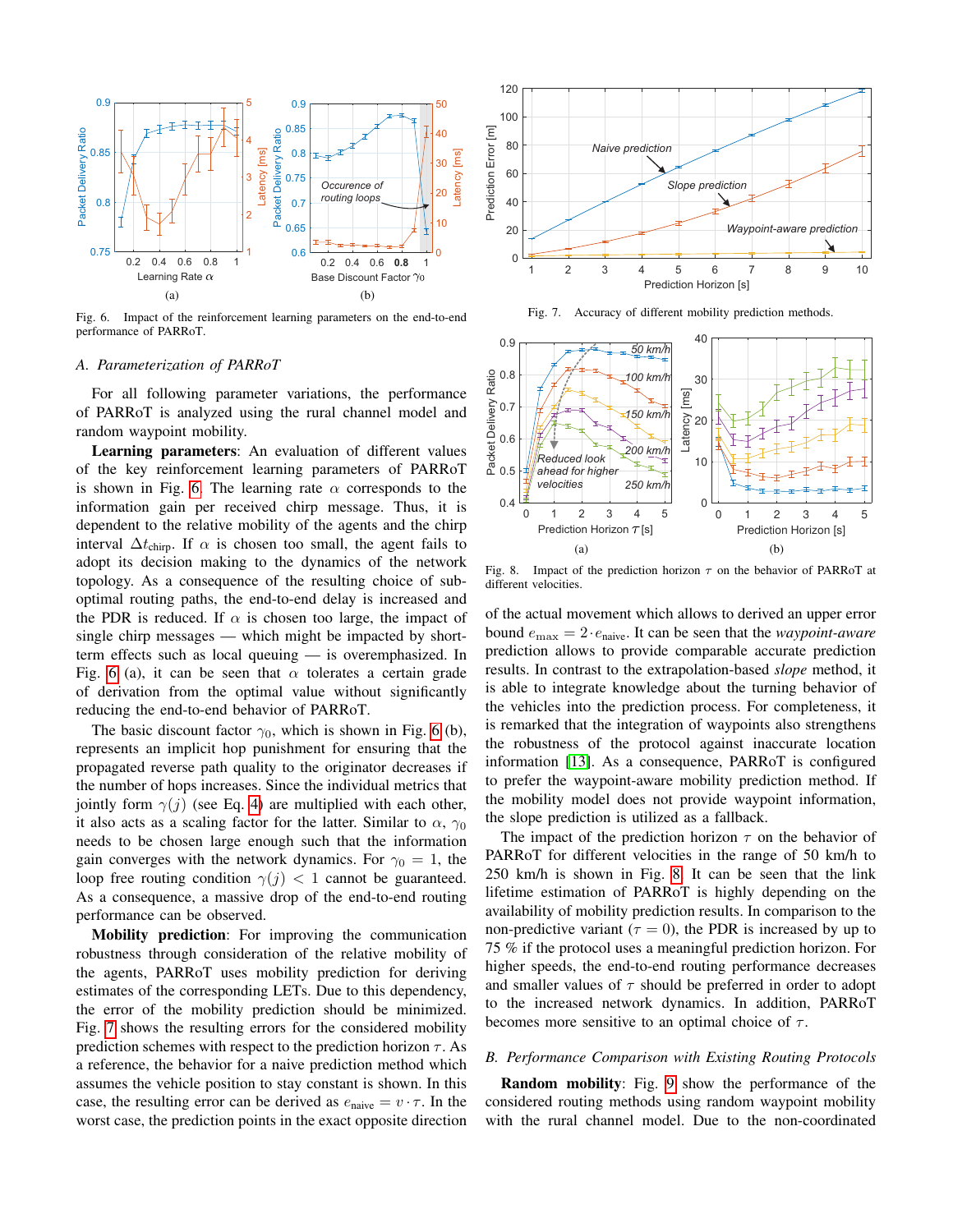

Fig. 9. Comparison PARRoT and existing routing methods. *Optimal* represents an upper topology-related bound for the path availability between sender and destination (Rural radio propagation model).



Fig. 10. Comparison PARRoT and existing routing methods (Urban radio propagation model).

motion, the existence of a routing path between sender and receiver is not always guaranteed. In order to pay attention to this aspect while classifying the performance of the different protocols, a theoretical upper bound — referred to as *Optimal* — for the PDR is provided based on post processing-based analysis of the network topology. However, it is remarked that this method is only able to consider the mobility-related aspects and does not account for load-related packet loss. In comparison to the well-established methods AODV, OLSR, and GPSR, PARRoT show a massively higher — at least by  $45\%$  — PDR which is close to the optimum robustness. Moreover, its reinforcement learning-based routing approach even outperforms the also prediction-based routing method B.A.T.Mobile by 17 %.

More challenging radio channel conditions are analyzed in Fig. [10.](#page-5-1) As the utilized channel model is subject to probabilistic effects, an upper bound for the PDR cannot be derived. Here, PARRoT shows a slightly lower PDR than B.A.T.Mobile. A plausible explanation for this observation is that the fast fading effects reduce the significance of the neighbor set coherence metric which then leads to sub-optimal routing decisions. Future extensions of PARRoT could explicitly address this issue through dynamic channel-dependent weighting the different metrics. All protocols suffer from a higher end-to-end delay due to an increased queuing time at the MAC layer due to sporadic link loss. The general tendency



<span id="page-5-2"></span><span id="page-5-0"></span>Fig. 11. Scalability analysis: Impact of the number of hosts on the end-to-end routing performance.



<span id="page-5-3"></span>Fig. 12. Routing robustness in realistic mobility conditions (Rural channel model).

<span id="page-5-1"></span>of these findings is also confirmed by the experiments of [\[22\]](#page-6-21).

A scalability analysis of the considered routing protocols is shown in Fig. [11.](#page-5-2) As the size of the scenario is not varied, the increase of the number of agents corresponds to increasing the density of network nodes and the grade of routing opportunities. However, the higher amount of periodic routing traffic — especially for the proactive methods but also for neighbor discovery in reactive routing — leads to an increased probability for collision-related packet loss. It can be seen that the established routing methods fail to adopt to the network topology dynamics. Due to the high dependency of individual routing messages, they are unable to exploit the higher amount of possible routing paths. Due to the inherent maintenance of different routing paths per destination, PARRoT is robust against loss of individual chirp messages. In contrast to the reference protocols, it is able to leverage the increased network density for improving the robustness of the data transfer. However, for more than 20 active hosts, a slight decrease of the PDR can be observed.

Application-driven mobility: The behavior of the protocols in more realistic and application-specific mobility conditions is shown in Fig. [12.](#page-5-3) For the swarm mobility exploration method DDD, the corresponding results are visualized in Fig. [12](#page-5-3) (a). Due to implemented *communication-aware* mobility approach which proactively adjusts the mobility behavior of the agents for ensuring swarm coherence, the PDR shows a high general level and does not vary significantly between the different routing protocols. Still, the predictive approach of PARRoT allows to proactively avoid some of the lower outlier values.

The results for the UAV-based cluster hovering analysis are